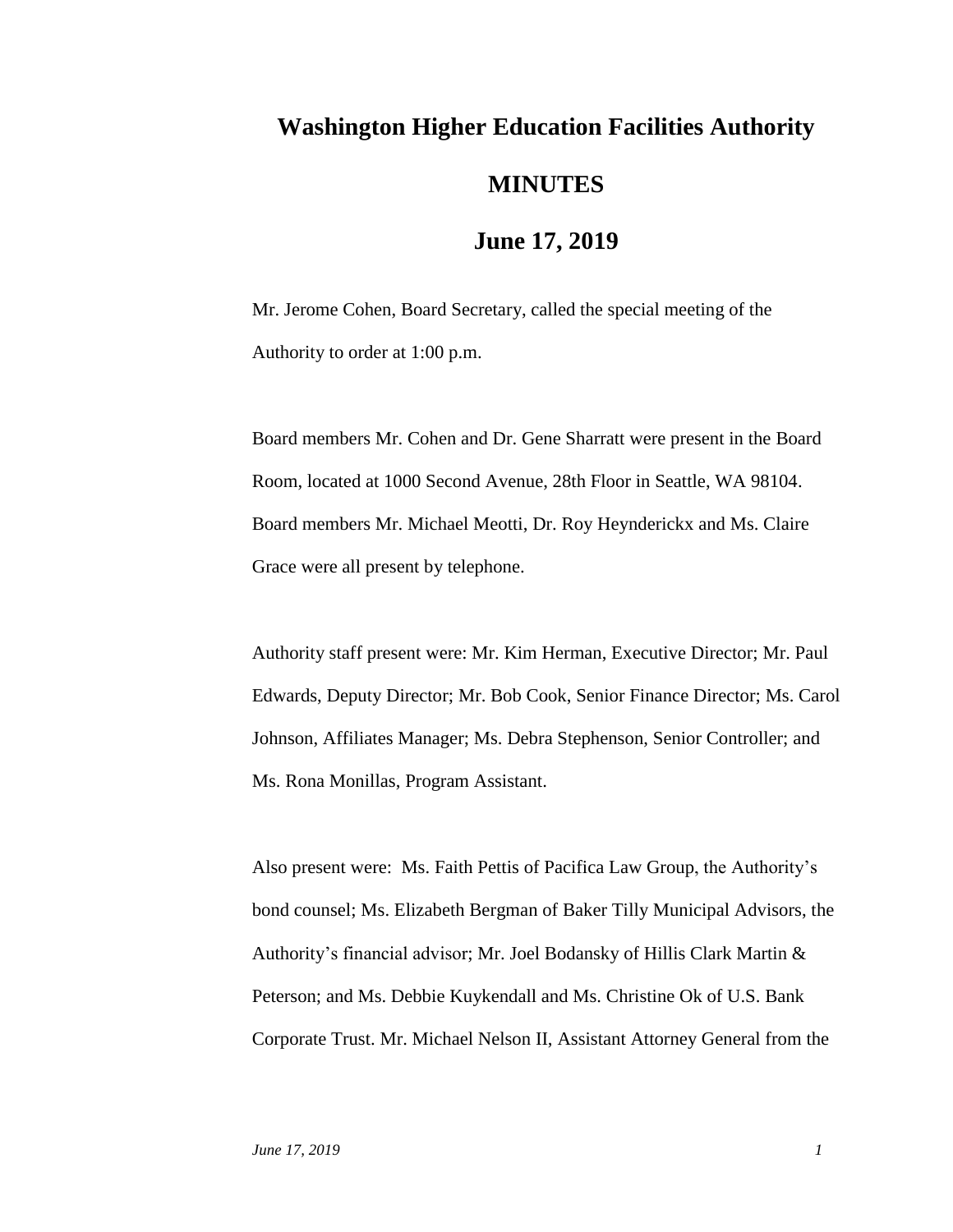Washington Attorney General's Office was present by phone. Mr. Devon Crouch of Independent Colleges of Washington was also present.

Mr. Cohen asked for a motion to approve the minutes of the meeting held on July 9, 2018. Dr. Sharratt made the motion, and it was seconded by Mr. Meotti. The minutes were approved unanimously, 5-0. **Approval of the Minutes**

Mr. Cohen introduced Mr. Herman to present the election of Board Secretary and Treasurer. Mr. Herman stated that each year the Board elects a Secretary and a Treasurer. He noted that the past year, Mr. Cohen served as Secretary and Ms. Grace served as Treasurer. **Election of Secretary and Treasurer**

> Both Mr. Cohen and Ms. Grace agreed to continue in their roles as Secretary and Treasurer if the Board chooses to nominate and re-elect them.

Ms. Grace made the motion to re-elect Mr. Cohen as Secretary and Dr. Sharratt seconded the motion. Dr. Sharratt made the motion to re-elect Ms. Grace as Treasurer and Mr. Meotti seconded the motion. The motion to reelect Mr. Cohen as Secretary and Ms. Grace as Treasurer was approved unanimously, 5-0.

Mr. Cohen introduced Ms. Johnson to present the Authority policy revisions. Ms. Johnson stated that the proposed policy changes are intended to **Approval of Policy Revision**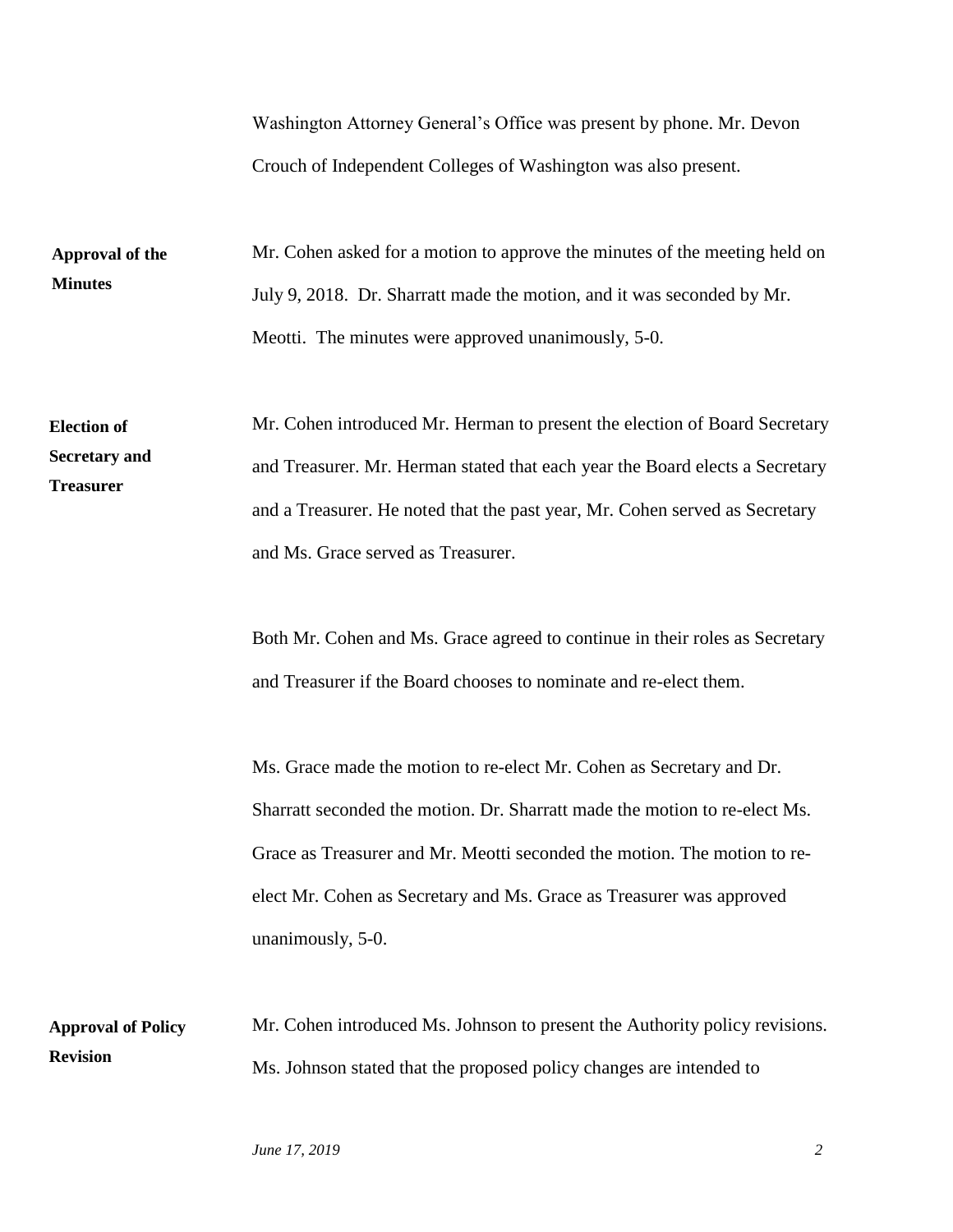incorporate the new TEFRA regulations and clarify WHEFA's policy around unrated bonds.

Ms. Johnson said that the changes to the TEFRA regulations that were published on December 31, 2018 apply to all projects beginning April 1, 2019. She stated that public hearing notices will more generally identify a project and its location and will clearly state the principal amount of the bonds. The new regulation also shortened the required notice period from fourteen days to seven days and allows issuers to publish the notice on their websites as opposed to in local newspapers. Ms. Johnson added that early in the process, WHEFA published a notice in relevant local newspapers stating that public hearing notices will only be published on the Authority website.

Ms. Johnson clarified that a rating withdrawal by the borrower will not be permitted during the life of the bonds. She added that this was implied in the past but not clearly stated in the Policy Guide. Due to a recent inquiry, staff decided to make it very clear that a rating must remain in place for the life of the bond.

Ms. Johnson stated that the Policy also made clear that the only unrated bonds that the Authority issues are privately placed. She also specified that WHEFA does not have a rating.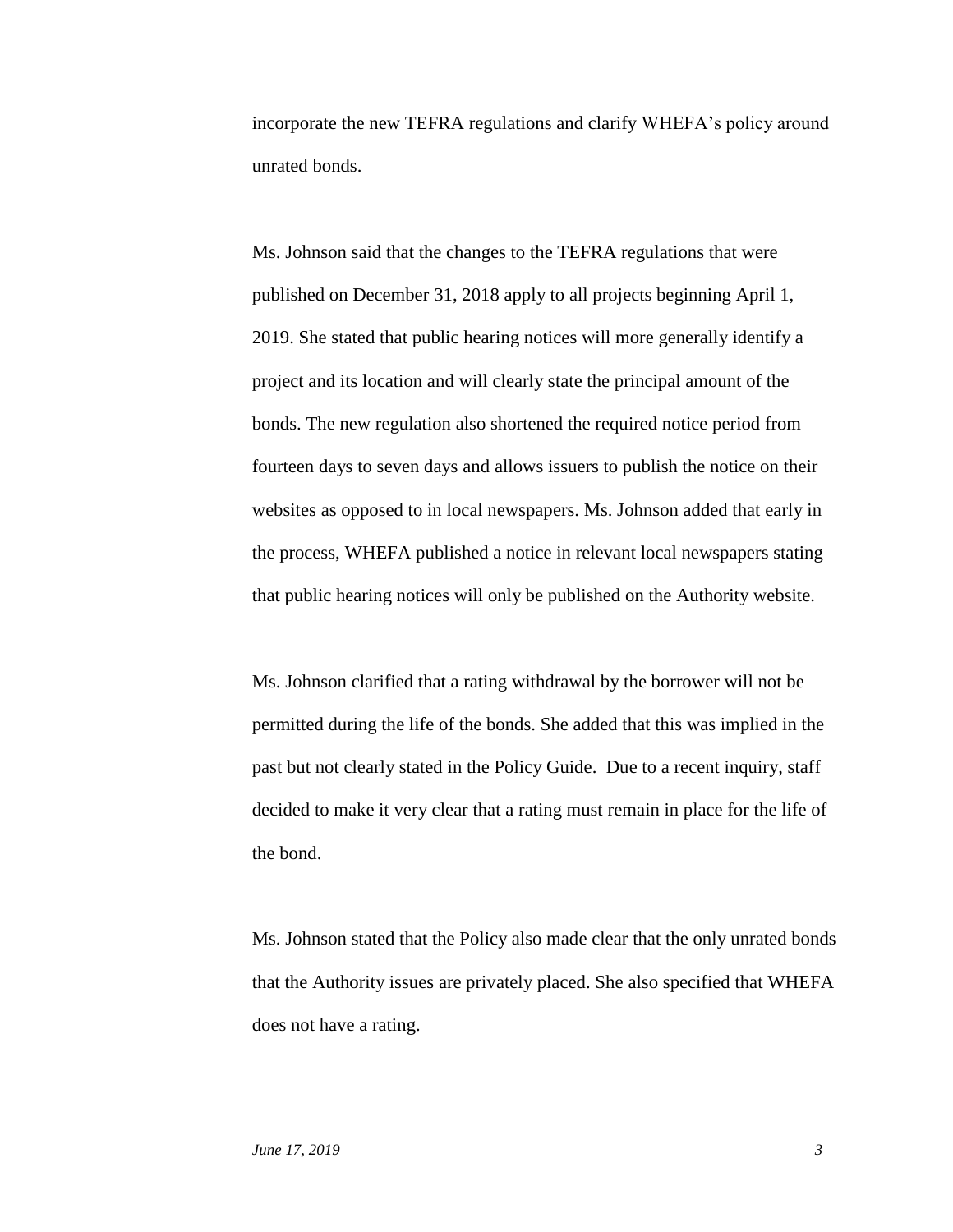Ms. Johnson asked the Board to consider acting on staff recommendations to approve the proposed changes to the Authority Facility Financing Policy Guide, effective July 1, 2019. Mr. Meotti made a motion to accept the proposed changes and Ms. Grace seconded the motion. The motion was approved unanimously, 5-0.

Mr. Cohen introduced Mr. Cook to present the proposed annual budget for the fiscal year beginning July 1, 2019 thru June 30, 2020.

Mr. Cook highlighted that the Authority has waived its ongoing annual fee of 6 basis points on the bonds outstanding to our member schools for the last six years. The waiver represented accrued savings of about \$2.5 million. He said that the Authority will be reinstating this fee for fiscal year 2019-2020 due to reserves declining below \$1 million. Mr. Cook mentioned that this is a major recommendation in the budget that is different than the past six years. He added that the schools were given advance notice.

Mr. Cook stated that staff has budgeted for two financings totaling \$60 million during the year. He added that application and issuance fees related to those financings would total \$75,000.

Mr. Cook presented the budget summary for the fiscal year ending June 30, 2020 and reported that the Authority allocated a budget of 2.49 FTE compared

**Action Item: Approval of Annual Budget**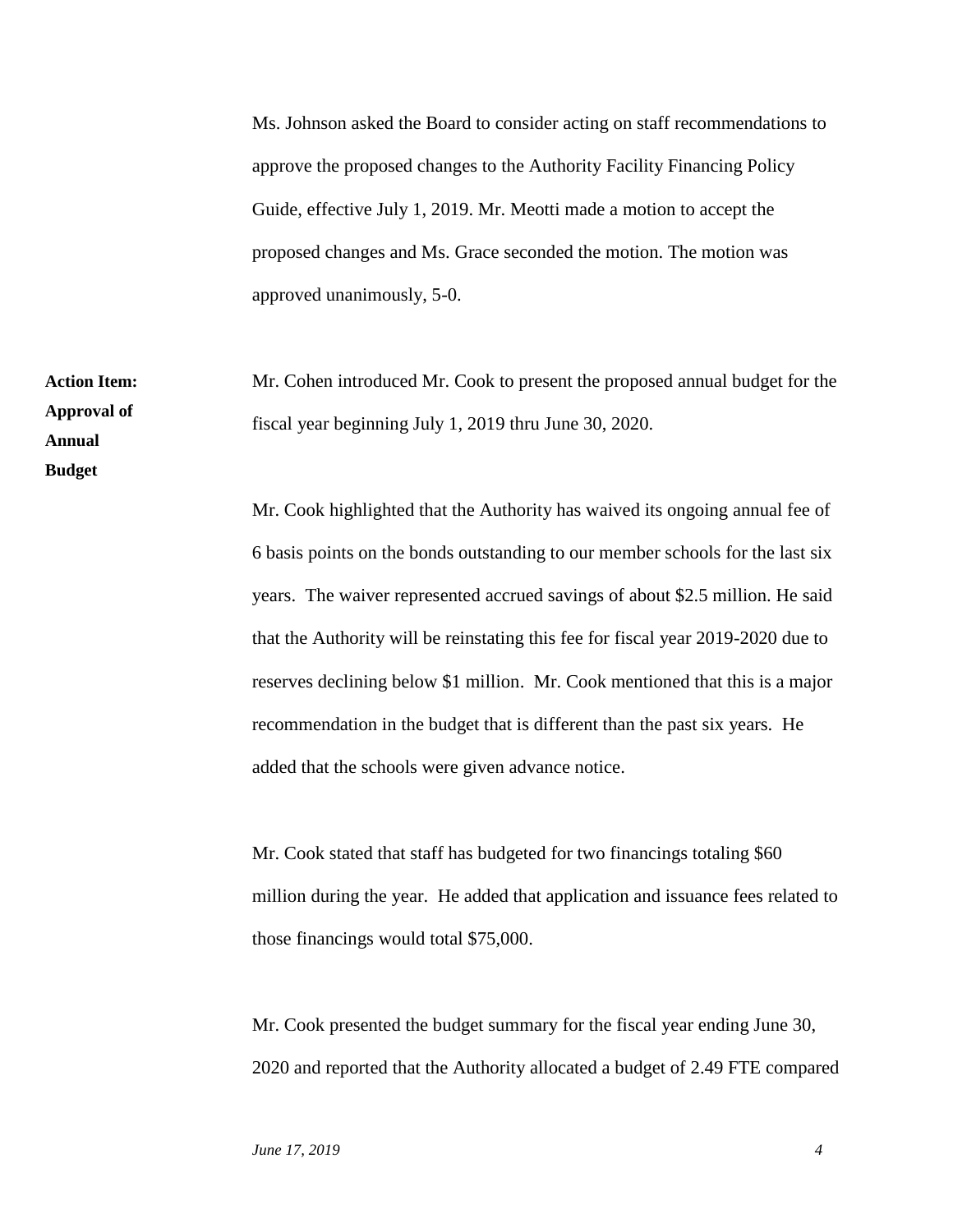to last year's 2.69 FTE. He added that at the end of the current year, the Authority is projecting to have allocated about 1.69 FTE.

Mr. Cook stated that the total revenue for the proposed budget will be \$481,000 compared to the projected actual revenue for the year ending June 30, 2019 of about \$27,000. The large increase is due to reinstating the 6 basis point fee. Expenses are budgeted at \$509,000, slightly less than last year's budget. He then referred to detailed revenue and expenses itemized on the last page of the budget.

Dr. Sharratt asked if the reinstating the 6 basis point fee applies only to new bond issues. Mr. Cook said that the fee is calculated based on the outstanding balance of all bonds as of June 30. Mr. Cook added that there are two different ways fees are collected, a one-time fee on new issues at the time of the issuance, and an ongoing fee on the balance outstanding as of the fiscal year end (June 30). The balance outstanding declines over time depending on payments on the principal.

Mr. Cohen asked if the schools have been notified about the recommendation. Mr. Cook said that each year, the Authority reminded the schools to include the fees in their budget. Likely reinstatement of the fee was included in last year's notice to the schools. Mr. Cook said that the schools were informed last month about this recommendation to the board. An official announcement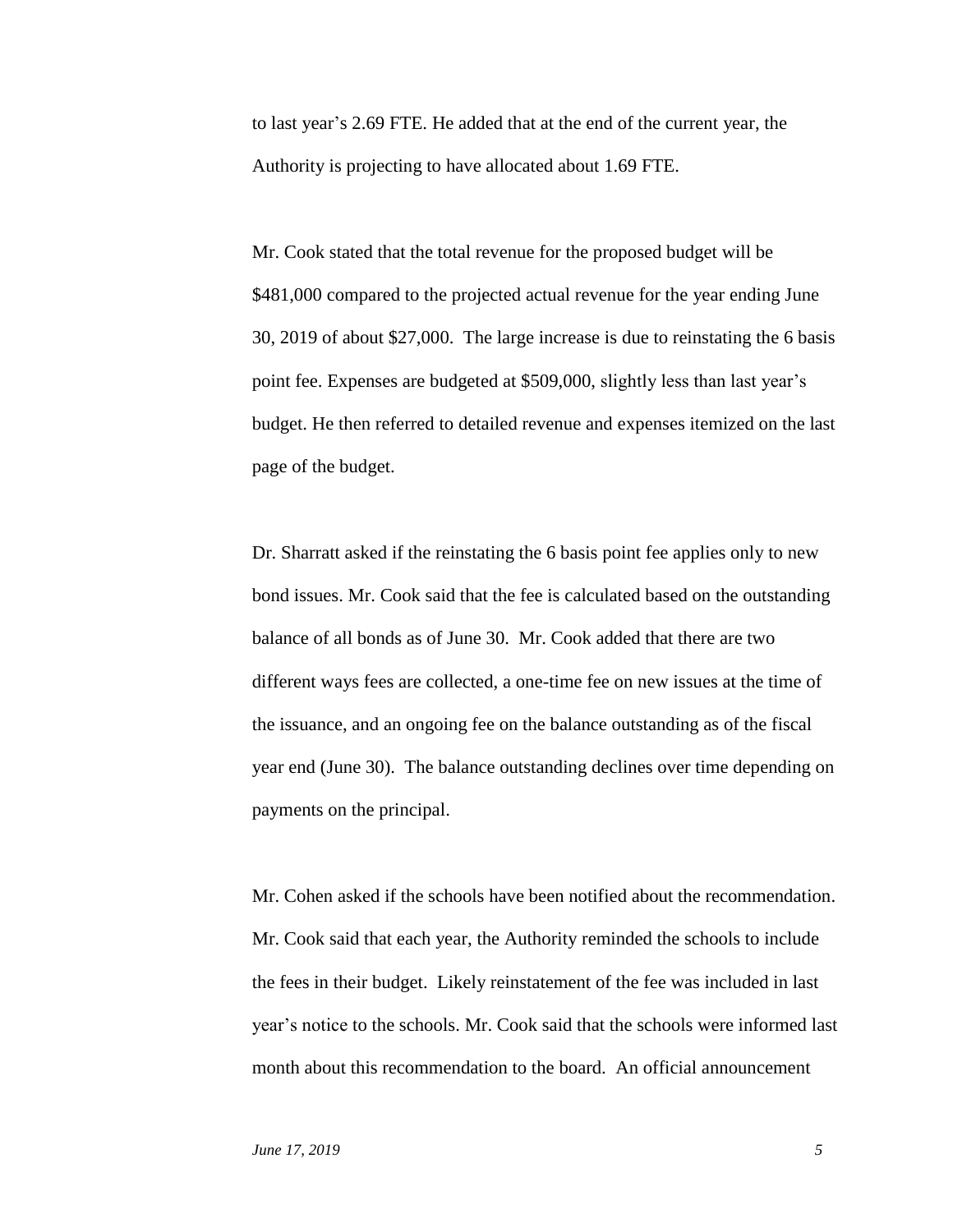and final invoice will be sent to the schools after June 30. Ms. Johnson added that the schools responded in a positive manner thanking the Authority for the past waivers and understanding the need to reimpose the fee when they received the initial notice.

Ms. Grace inquired about the difference between the current year's projected actual and the proposed budget in the accounting fees from \$39,500 to \$45,000. Ms. Stephenson reported that the fee climbs a little bit each year, but that the bigger portion is that the Authority anticipates being audited by the state auditors as well as the independent auditors in this fiscal year.

Ms. Grace also asked about the jump in the software maintenance and support budget. Mr. Cook said that this is because the Authority is setting up to use a software called Salesforce. He explained that this is a master database for contact management and record keeping system.

Mr. Cohen asked for a motion to accept the budget for fiscal year 2020. Ms. Grace made the motion and it was seconded by Mr. Meotti. The motion was approved unanimously, 5-0.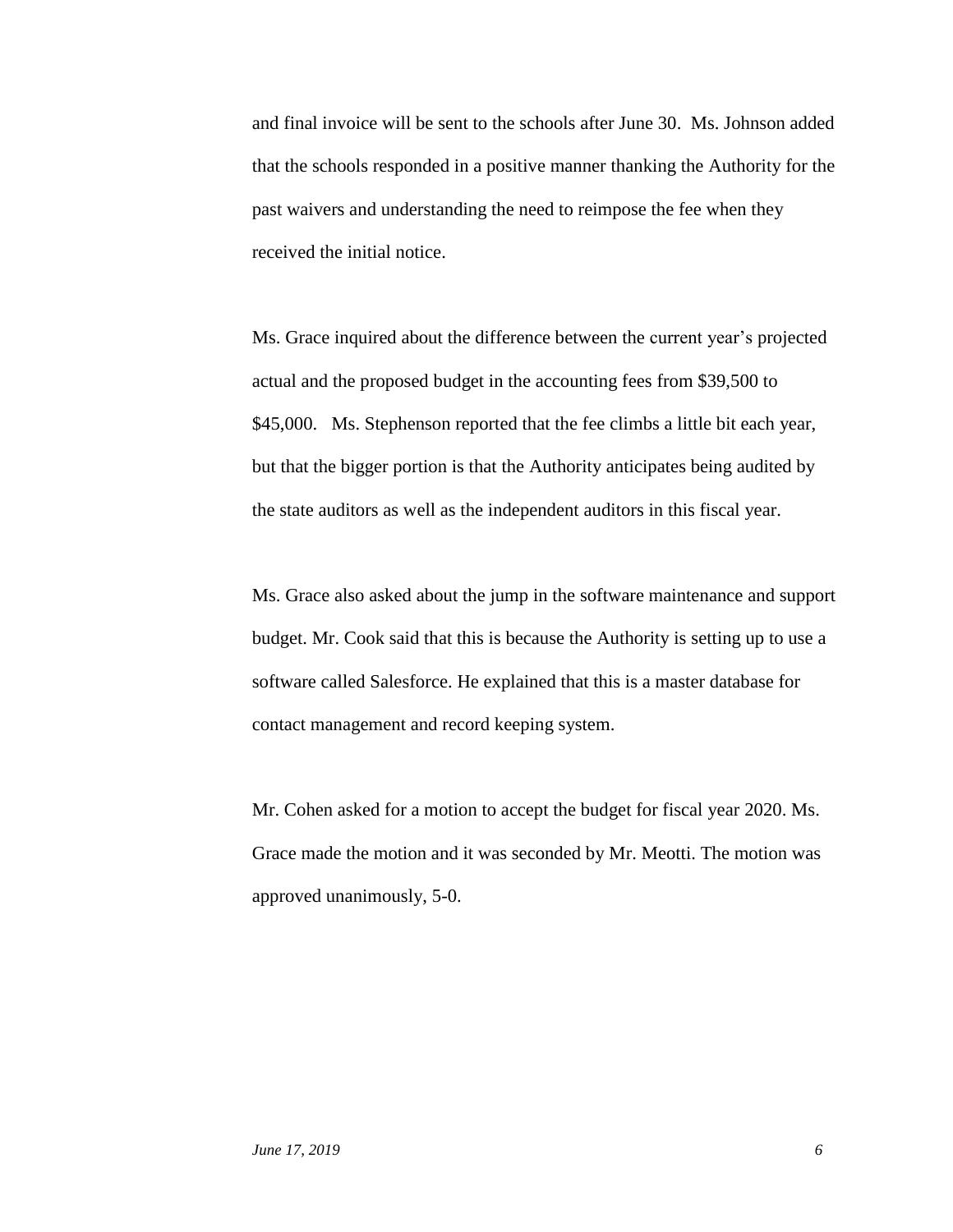| <b>Action Item:</b><br><b>Acceptance of</b><br>the Financial<br><b>Statement</b> | Mr. Cohen then introduced Mr. Cook to present the financial statement for<br>consideration.<br>Mr. Cook stated that the financial statement for the period ending April 30,<br>2019, shows assets of just over \$1.1 million and approximately \$95,000 of<br>liabilities, leaving just over \$1 million in net asset position. He added that<br>expenses to date are approximately \$311,000 with a reduction in the net assets |
|----------------------------------------------------------------------------------|----------------------------------------------------------------------------------------------------------------------------------------------------------------------------------------------------------------------------------------------------------------------------------------------------------------------------------------------------------------------------------------------------------------------------------|
|                                                                                  | of about \$289,000 for the year.<br>Mr. Cohen thanked Mr. Cook for the financial report. After hearing no<br>questions or comments from board members, he asked for a motion to accept<br>the financial statement. Dr. Sharratt made the motion, and it was seconded by<br>Mr. Meotti. The motion was approved unanimously, 5-0.                                                                                                 |
| <b>Invoice for</b><br><b>Services</b>                                            | Mr. Cohen then asked Mr. Cook to present the invoice for services.<br>Mr. Cook stated that the invoices from the Housing Finance Commission for<br>April 1, 2018 through March 31, 2019 have been reviewed and approved for<br>payment by the Treasurer, Ms. Grace.                                                                                                                                                              |
| <b>Market Update</b>                                                             | Mr. Herman introduced Ms. Elizabeth Bergman of Baker Tilly Municipal<br>Advisors, formerly Springsted, to present the market update.                                                                                                                                                                                                                                                                                             |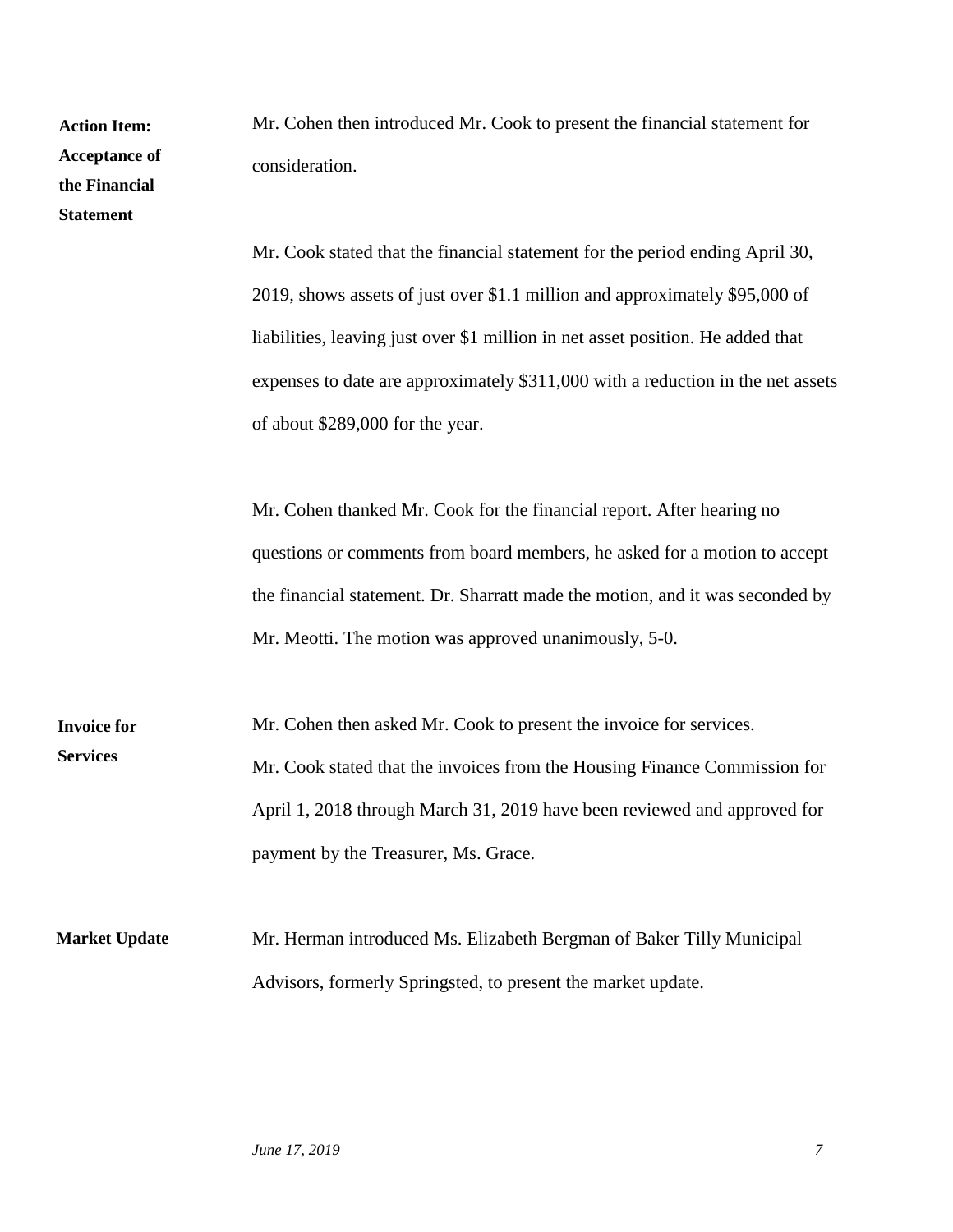Ms. Bergman started her report saying that the economy has remained mixed. She then presented the historical municipal market data and concluded that we are in a very low interest rate environment. She added that current market rates are a good signal about the economy and show a stable position in the municipal bond market.

In response to a question from Mr. Cohen regarding interest rate inversions and recessions, Ms. Bergman said that an inverted yield curve in a short period of time is a red flag but does not always lead to a recession.

Ms. Bergman presented the municipal market demand which showed the overall inflow into municipal funds*.* Ms. Bergman concluded that supply is less than the demand, which is favorable for municipal issuers.

Ms. Bergman stated that both S&P and Moody's published negative outlooks on the higher education sector. She explained that a negative outlook refers to a negative operating environment that has a slow revenue growth, slow demographic trends, risks in cyber security, and continued expenditure growth. Ms. Bergman pointed out that Washington state has little demographic pressure compared to the Northeast and Midwest.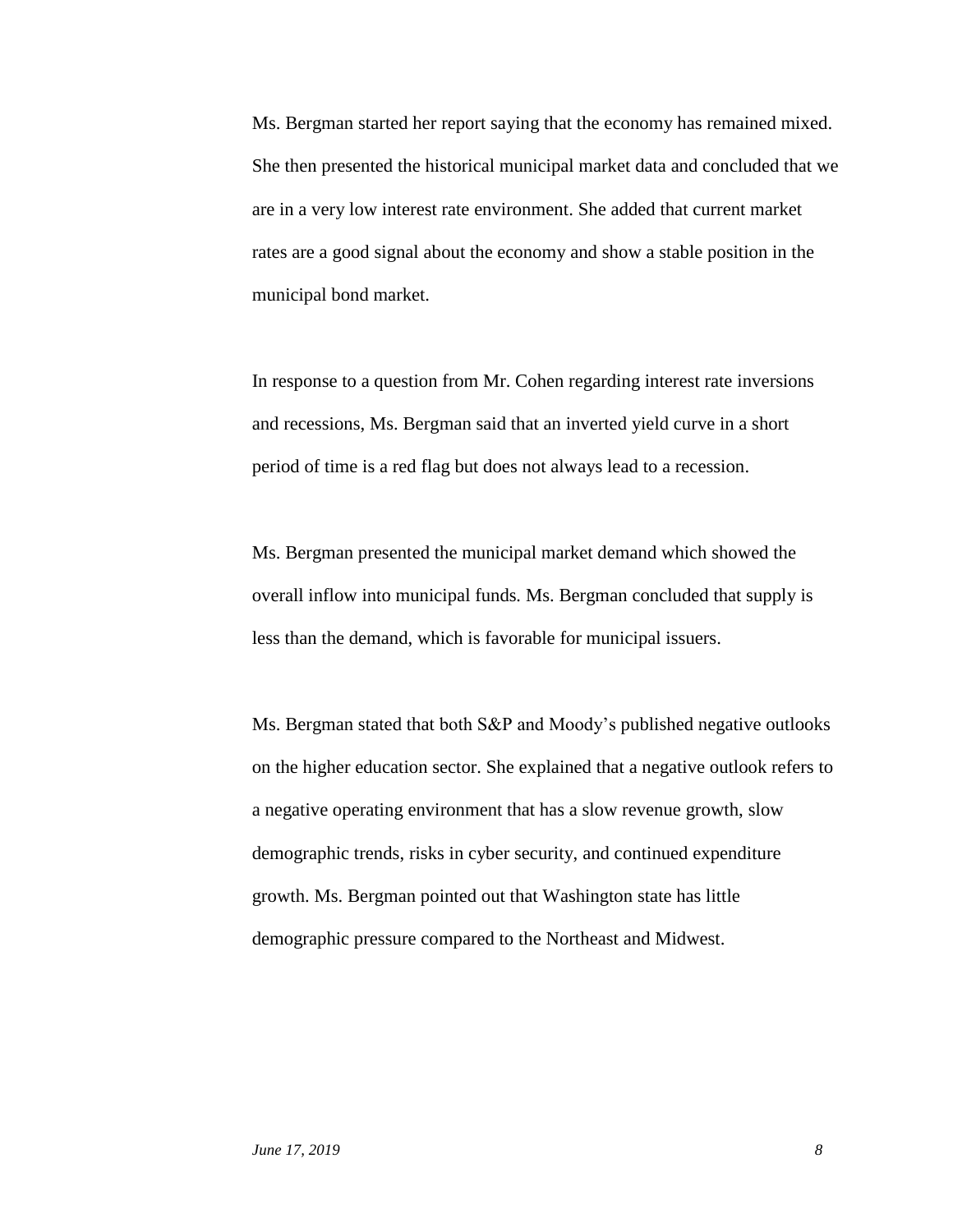Ms. Bergman said that there have been very good returns on endowments due to a strong stock market and positive philanthropy over the past years. Both will be credit drivers in the coming years.

Dr. Sharratt asked if these findings in the credit update apply to both public and private colleges and universities. Ms. Bergman confirmed that it is for both public and private colleges and universities.

Dr. Sharratt said that Washington state just passed a very strong financial aid package and asked Ms. Bergman if there is any trend data on financial aid by state. Ms. Bergman said that they don't track this type of trend.

Mr. Meotti stated that even though Washington state is situated better than the Northeast and Midwest, the challenge that the state of Washington has, especially for private schools, is the shift of the distribution of students by income classes. A lot of the enrollment growth is coming from populations who are less likely full payers which will put greater pressure on discounting practices.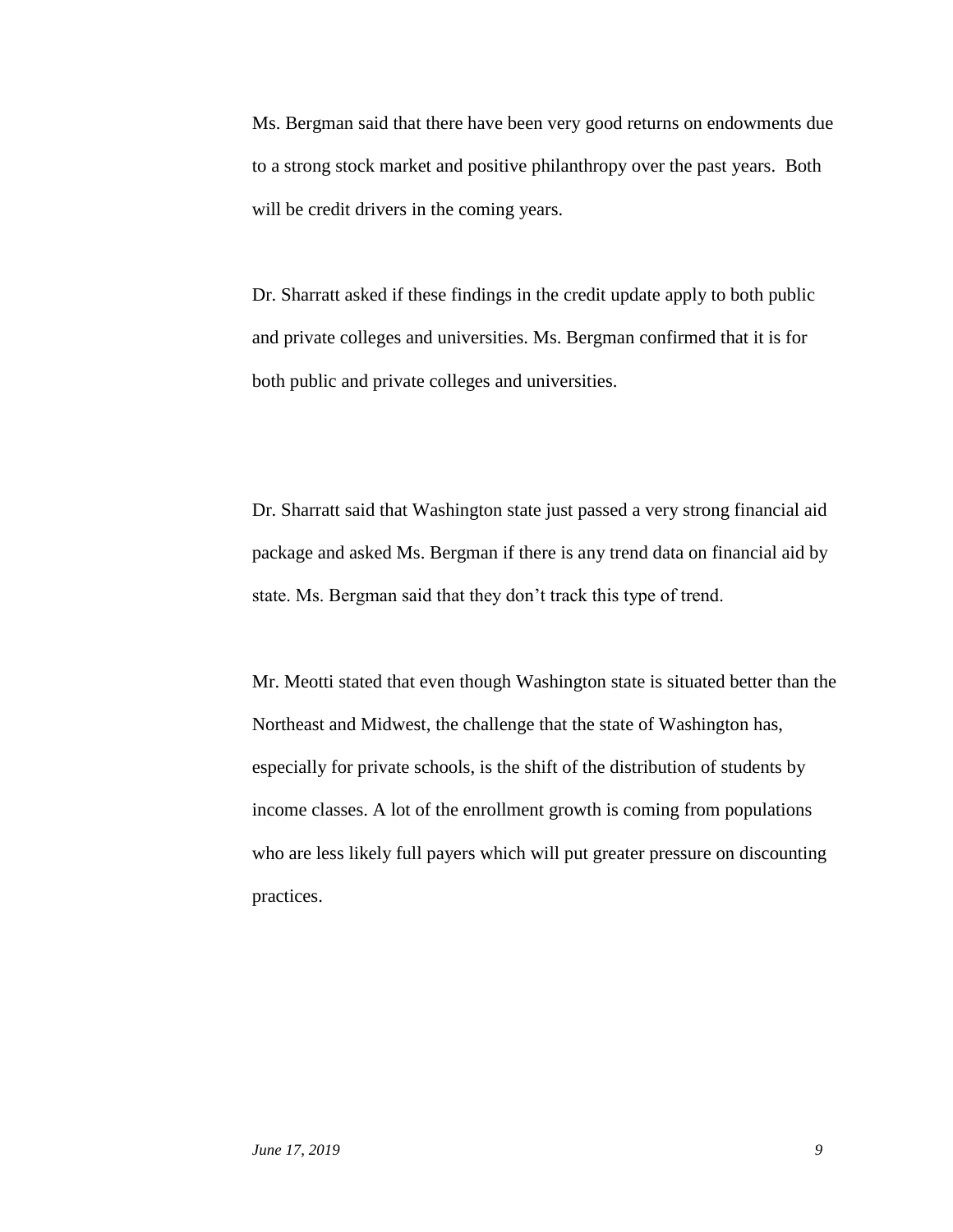Mr. Cohen asked Mr. Edwards to present the bond issue status report. Mr. Edwards noted that the Authority has not closed any bond issues this fiscal year, which means that the goal to complete two bond issues totaling approximately \$30 million by June 30, 2019 was not met. He added that this is the first fiscal year that the Authority has not issued at least one bond issue since we started tracking back in 2010. He pointed out some mitigating factors: a limited number of member schools, losing the option for advance refundings this past year, timing, and the fact that some schools have limited borrowing capacity at this time. **Status Report**

> Mr. Edwards reported that this fiscal year, the Authority completed 14 school visits. The intention of the visit is relationship building, information gathering, and business development. Staff has already begun scheduling visits to its member schools in eastern Washington in July and in the fall.

Mr. Edwards presented some potential bond issues for the fiscal year 2019- 2020 totaling \$125 million.

**Executive Director's Report**

**Bond Issue** 

Mr. Cohen then asked Mr. Herman to present the Executive Director's report. Mr. Herman gave an update to Authority board members regarding the search for the new Executive Director for the Washington State Housing Finance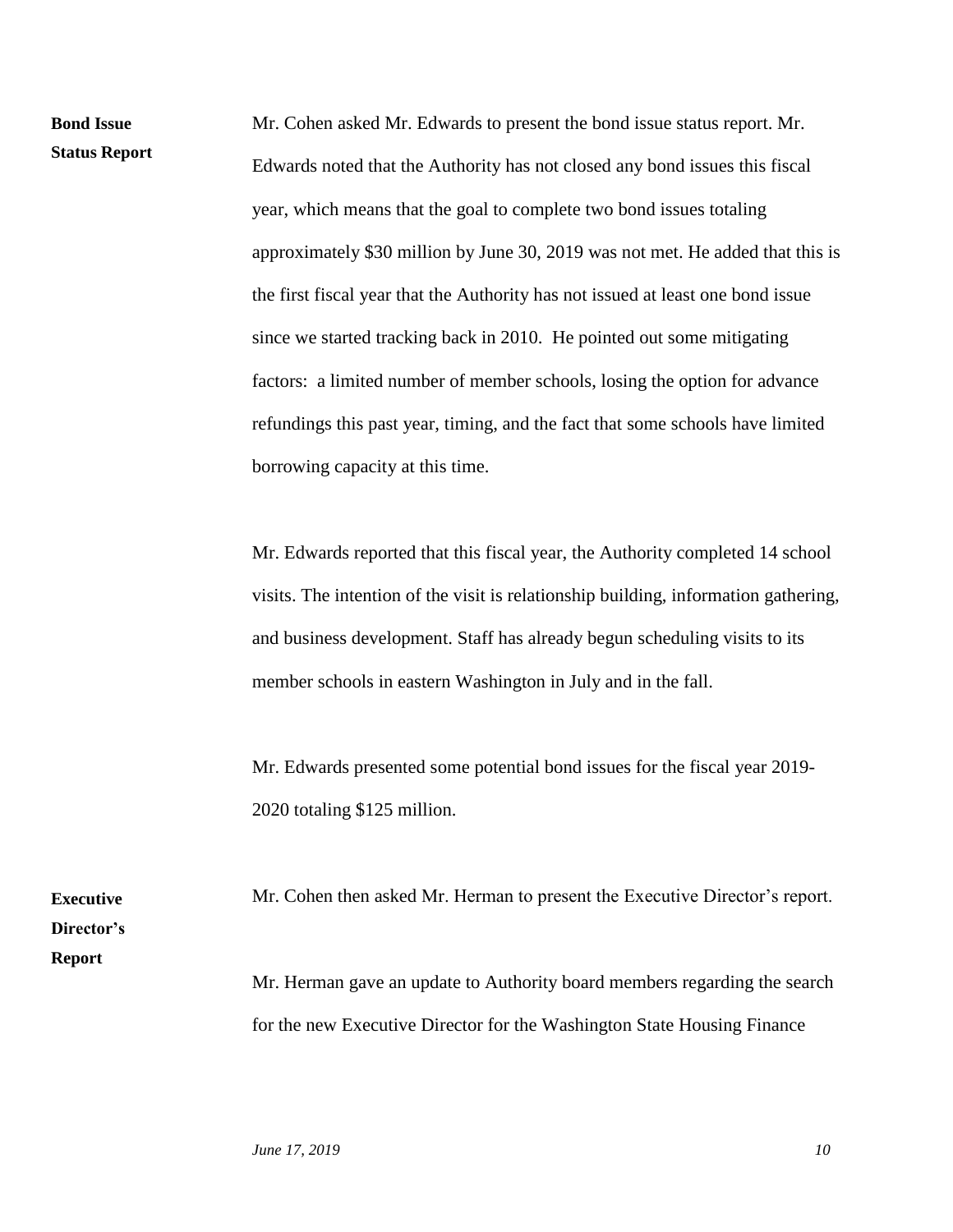Commission. He thanked everyone for their partnership and support over the last three decades.

Mr. Herman congratulated Ms. Grace on the Senate's confirmation of her second four-year term. He added that the Governor renewed her term in August of 2017.

Mr. Herman stated that Mr. Allan Belton was appointed as the President of Pacific Lutheran University (PLU). He added that Mr. Belton has been the Acting President and Chief Financial Officer of PLU since June 2017. He also reported that Pacific Northwest University of Health Sciences appointed Dr. Michael Lawler as president following an extensive national search.

Mr. Herman gave a quick recap of the NAHEFFA spring conference held in Austin last March. He added that the next NAHEFFA Fall conference will be September 23-24 in Portland, Maine. He asked board members who want to attend to inquire with Ms. Monillas.

Mr. Herman gave a summary of the Engrossed Second Substitute House Bill 2158, The Workforce Education Investment Act, that was signed by the Governor on May 21, 2019.